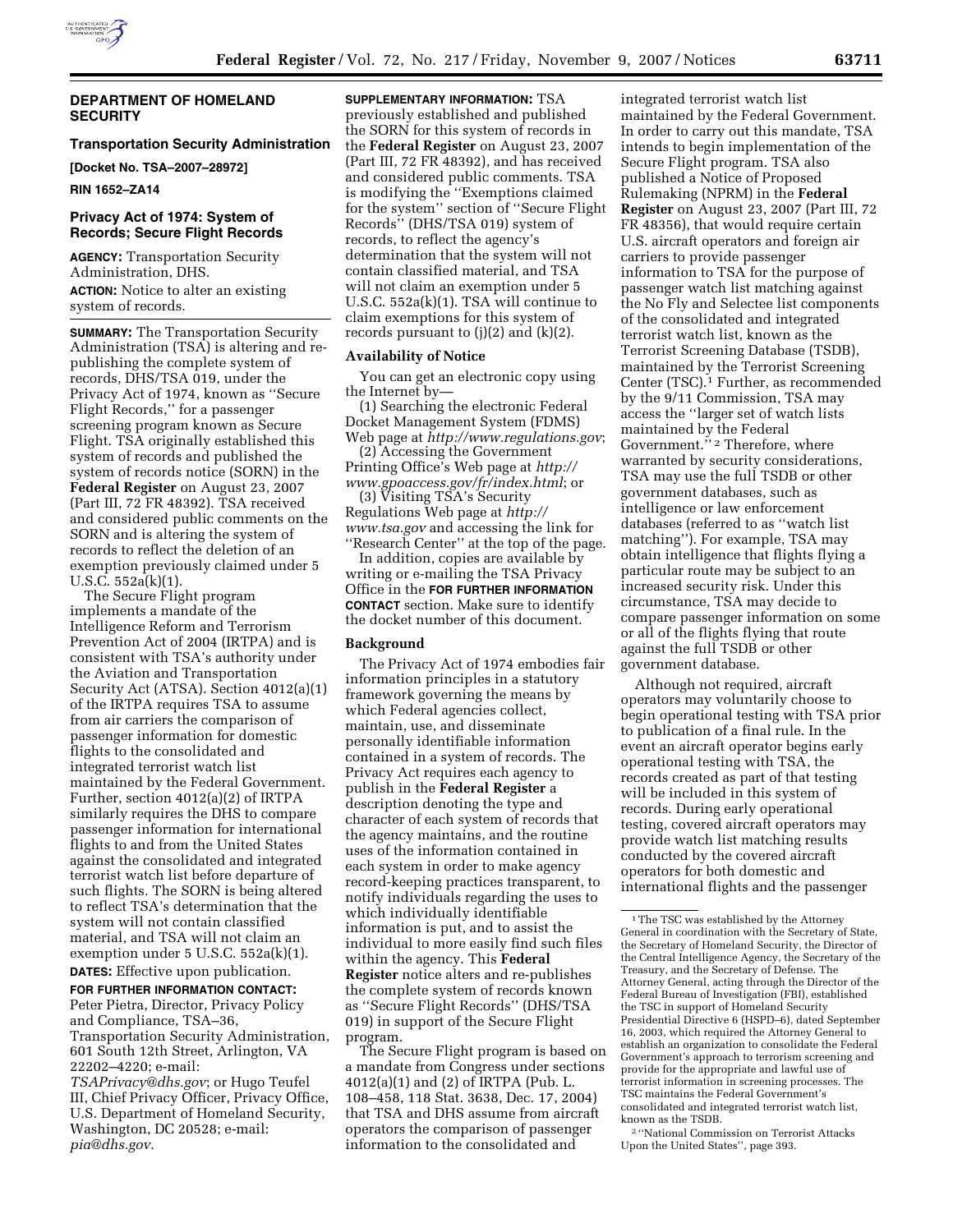data elements outlined in the Secure Flight NPRM.

DHS/TSA 019 will cover certain records TSA creates or receives in the course of operational testing and implementation of the Secure Flight program. Using commercial airline passenger information collected from aircraft operators and foreign air carriers under Secure Flight, TSA, in coordination with the TSC, will compare commercial airline passenger information described below to information about individuals on the No Fly and Selectee list components of the TSDB. In addition, in this watch list matching process , TSA will refer to information generated as a result of the redress process, including information about confirmed, misidentified persons who may previously have been mistaken for individuals on one of the watch lists. Owners or operators of leased or charter aircraft over 12,500 pounds may be permitted to request that TSA screen their passengers, aircraft operators, and lessor(s) through Secure Flight.

Additionally, TSA will apply this screening process to non-traveling individuals who an aircraft or airport operator seeks to authorize to enter an airport sterile area 3 past a security checkpoint for another purpose approved by TSA, such as to escort a minor or a passenger with disabilities.

Information that is maintained in this System of Records may be shared under certain circumstances to confirm watch list matching determinations. This ordinarily will occur when, in an effort to validate a potential match, the Secure Flight program may exchange information with another Federal, state, or local governmental entity, such as Federal, State, or local law enforcement, involved in an operational or informational process associated with watch list matching. Likewise, information may be shared with other Federal agencies where those agencies have information that can be used to distinguish the identity of the individual from that of another individual included on a watch list.

Additionally, certain information may be shared with non-governmental entities where necessary for the sole purpose of effectuating a watch list match determination and the issuance of a boarding pass or gate pass printing instruction to aircraft and/or airport operators.

Other types of information sharing that may result from the routine uses

discussed below in this notice include: (1) Disclosure to contractors, grantees, or other individuals who are not DHS employees but have an agency relationship with DHS to accomplish DHS responsibilities; (2) sharing with other Federal, State, local, tribal, foreign or international government agencies and organizations for national security, law enforcement, immigration, or intelligence purposes in response to potential or actual threats to transportation or national security and as necessary to facilitate an operational response to such threats; (3) sharing with Federal, State, local, tribal, foreign or international government agencies and organizations responsible for investigating, prosecuting, enforcing, or implementing a statute, rule, regulation, or order regarding a violation or potential violation of civil or criminal law or regulation; (4) sharing with the National Archives and Records Administration for proper handling of government records; (5) sharing with the U.S. Department of Justice or other Federal agency for purposes of conducting litigation or administrative proceedings in which the Federal government or its employees are a party or has an interest; (6) sharing with appropriate agencies, entities and persons to protect an individual who is the subject of the record from the harm of identity theft in the case of a data breach affecting this system; and (7) sharing with other governmental agencies or multi-lateral governmental organizations, such as the World Health Organization, to help those agencies prevent exposure to a communicable or quarantinable disease or other significant health threat, such as transmissible tuberculosis, during aviation travel and prevent further transmission of such diseases as these diseases may pose a threat to transportation and national security if not addressed in a rapid manner. Sharing this information pursuant to this health routine use will assist those agencies in preventing passengers' exposure to communicable diseases during aviation travel and it will help those agencies rapidly notify individuals who may have been exposed to such diseases. This health routine use may reduce or eliminate potential duplicative reporting of passenger information to U.S. authorities for this purpose, thereby reducing the number of times this information must be transmitted to proper authorities.

In the course of carrying out the Secure Flight program, TSA will review information from Federal Bureau of

Investigation (FBI) systems of records and from systems of records of other law enforcement and intelligence agencies if necessary to resolve an apparent match to the consolidated and integrated terrorist watch list. These may include classified and unclassified governmental terrorist, law enforcement, and intelligence databases, including databases maintained by the Department of Homeland Security, Department of Defense, National Counterterrorism Center, and FBI. Records from these systems are exempt from certain provisions of the Privacy Act because they contain law enforcement investigative information and intelligence information. To the extent records in the Secure Flight Records system are provided by or obtained from such other exempt systems of records, TSA would rely on the Privacy Act exemptions claimed for those systems. Such records or information may be exempt because they include law enforcement or national security investigation records, intelligence-related records, law enforcement encounter records, or terrorist screening records. These could come from various DHS systems, such as the Treasury Enforcement Communications System (TECS) or from other agency systems. After conferring with the appropriate component or agency, TSA may waive applicable exemptions in appropriate circumstances and where it would not interfere with or adversely affect the law enforcement or national security purposes of the systems from which the information is recompiled or in which it is contained.

# **SYSTEM OF RECORDS DHS/TSA 019**

### **SYSTEM NAME:**

Secure Flight Records.

# **SECURITY CLASSIFICATION:**

Unclassified; Sensitive Security Information.

### **SYSTEM LOCATION:**

Records are maintained at the Transportation Security Administration, 601 South 12th Street, Arlington, VA, and at other secure TSA facilities in Annapolis Junction, Maryland and Colorado Springs, Colorado. Records also may be maintained at the secured facilities of contractors or other parties that perform functions under the Secure Flight program.

# **CATEGORIES OF INDIVIDUALS COVERED BY THE SYSTEM:**

(a) Individuals who attempt to make reservations for travel on, have traveled on, or have reservations to travel on, a

<sup>3</sup> ''Sterile area'' is defined in 49 CFR 1540.5 and generally means an area of an airport with access limited to persons who have undergone security screening by TSA.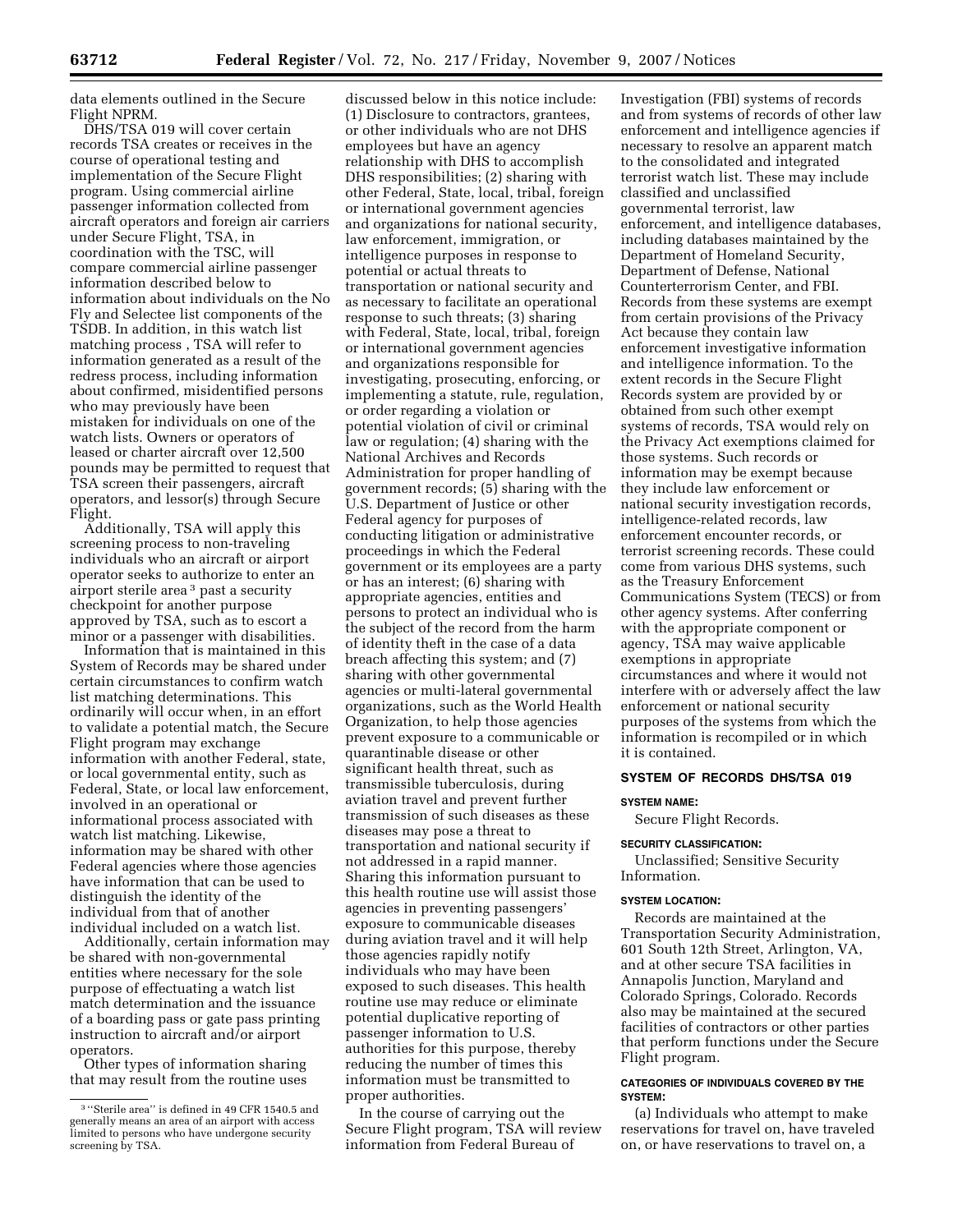flight operated by a U.S. aircraft operator or a flight into, out of, or overflying the United States that is operated by a foreign air carrier;

(b) Non-traveling individuals who seek to obtain authorization from an aircraft or airport operator to enter the sterile area of an airport;

(c) For flights that TSA grants a request by the operators of leased or charter aircraft over 12,500 pounds to screen the individuals using Secure Flight, the following individuals: (1) individuals who seek to charter or lease an aircraft over 12,500 pounds or who are proposed to be transported on or operate such charter aircraft; and (2) owners and/or operators of such chartered or leased aircraft;

(d) Known or suspected terrorists identified in the TSDB maintained by the TSC; and individuals identified on classified and unclassified governmental databases such as law enforcement, immigration, or intelligence databases; and

(e) Individuals who have been distinguished from individuals on a watch list through a redress process, or other means.

### **CATEGORIES OF RECORDS IN THE SYSTEM:**

(a) Records containing passenger and flight information (e.g., full name, date of birth, gender, redress number, known traveler number, passport information, and itinerary), information about nontraveling individuals seeking access to an airport sterile area in order to escort a minor passenger or for another purpose approved by TSA, and information about passengers on or individuals seeking to charter or lease an aircraft over 12,500 pounds if TSA grants the aircraft owner or operator requests to use Secure Flight.

(b) Records containing information from an individual's form of identification or a physical description of the individual;

(c) Records obtained from the TSC of known or suspected terrorists in the TSDB and records regarding individuals identified on classified and unclassified governmental watch lists;

(d) Records containing the results of comparisons of individuals to the TSDB and watch list matching analyses;

(e) Records related to communications between or among TSA and aircraft operators, airport operators, owners and/or operators of leased or charter aircraft over 12,500 pounds, TSC, law enforcement agencies, intelligence agencies, and agencies responsible for airspace safety or security, regarding the screening status of passengers or nontraveling individuals and any

operational responses to individuals identified in the TSDB;

(f) Records of the redress process that include information on known misidentified persons, including any Redress Number assigned to those individuals; and

(g) Records that track the receipt, use, access, or transmission of information as part of the Secure Flight program.

# **AUTHORITY FOR MAINTENANCE OF THE SYSTEM:**

49 U.S.C. 114, 40113, 44901, 44903, and 44909.

# **PURPOSE(S):**

The Secure Flight Records system will be used to identify and protect against potential and actual threats to transportation security and support the Federal Government's counterterrorism efforts by assisting in the identification of individuals who warrant further scrutiny prior to boarding an aircraft or seek to enter a sterile area or who warrant denial of boarding or denial of entry to a sterile area on security grounds.

#### **ROUTINE USES OF RECORDS MAINTAINED IN THE SYSTEM, INCLUDING CATEGORIES OF USERS AND PURPOSES OF SUCH USES:**

(1) To the TSC in order to: (a) Determine whether an individual is a positive identity match to an individual identified as a known or suspected terrorist in the watch list; (b) allow redress of passenger complaints; (c) facilitate an operational response, if one is deemed appropriate, for individuals who are a positive identity match to an individual identified as a known or suspected terrorist in the watch list; (d) provide information and analysis about terrorist encounters and known or suspected terrorist associates to appropriate domestic and foreign government agencies and officials for counterterrorism purposes; and (e) perform technical implementation functions necessary for the Secure Flight program.

(2) To contractors, grantees, experts, consultants, or other like persons when necessary to perform a function or service related to the operation, modification, or testing of the Secure Flight program in compliance with the Privacy Act of 1974 as amended.

(3) To aircraft operators, foreign air carriers, airport operators, and the Department of Transportation to communicate passenger watch list matching status and facilitate an operational response, where appropriate, to individuals who pose or are suspected of posing a risk to transportation or national security.

(4) To owners or operators of leased or charter aircraft to communicate

passenger screening status and facilitate an operational response, where appropriate, to an individual identified in the watch list.

(5) To the appropriate Federal, State, local, tribal, territorial, foreign, or international agency regarding or to identify individuals who pose or under reasonable suspicion of posing a risk to transportation or national security.

(6) To the Department of Justice or other Federal agency for purposes of conducting litigation or administrative proceedings, when: (a) DHS, or (b) any employee of DHS in his/her official capacity, or (c) any employee of DHS in his/her individual capacity where the Department of Justice (DOJ) or DHS has agreed to represent the employee, or (d) the United States or any agency thereof is a party to the litigation or proceeding or has an interest in such litigation or proceeding.

(7) To the National Archives and Records Administration (NARA) or other Federal agencies pursuant to records management inspections being conducted under the authority of 44 U.S.C. 2904 and 2906.

(8) To a congressional office from the record of an individual in response to an inquiry from that congressional office made at the request of the individual.

(9) To the General Accountability Office, DHS Office of Inspector General or other agency, organization, or individual for the purposes of performing authorized audit or oversight operations but only such information as is necessary and relevant to such audit and oversight functions.

(10) To the appropriate Federal, State, local, tribal, territorial, foreign, or international agency responsible for investigating, prosecuting, enforcing, or implementing a statute, rule, regulation, or order regarding a violation or potential violation of civil or criminal law or regulation when such disclosure is proper and consistent with the performance of the official duties of the person making the disclosure,

(11) To international and foreign governmental authorities in accordance with law and formal or informal international agreements when such disclosure is proper and consistent with the performance of the official duties of the person making the disclosure.

(12) To appropriate agencies, entities, and persons when (a) TSA suspects or has confirmed that the security or confidentiality of information in the system of records has been compromised; (b) TSA has determined that as a result of the suspected or confirmed compromise there is a risk of harm to economic or property interests, identity theft or fraud, or harm to the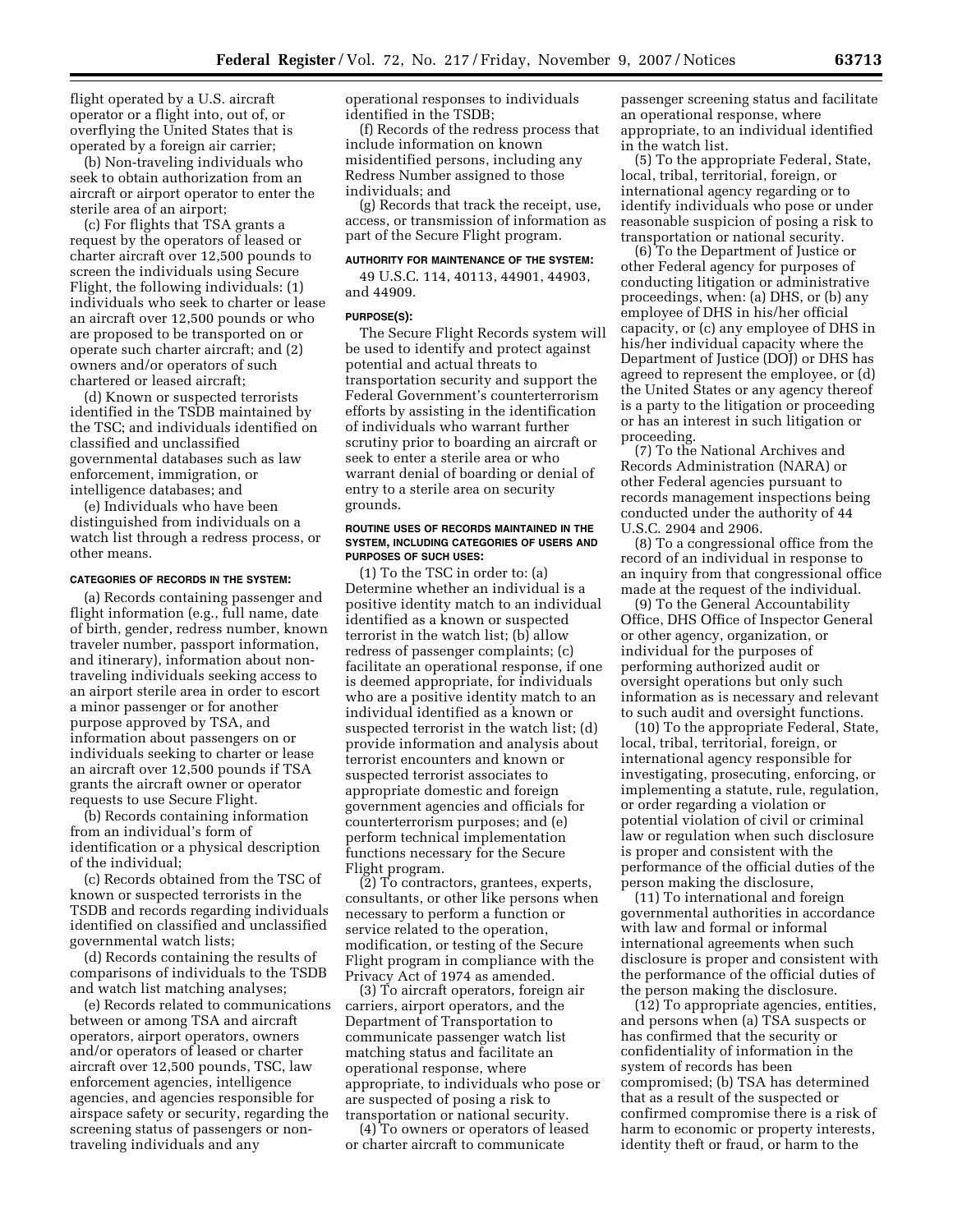security or integrity of this system or other systems or programs (whether maintained by TSA or another agency or entity) that rely upon the compromised information; and (c) the disclosure made to such agencies, entities, and persons is reasonably necessary to assist in connection with TSA's efforts to respond to the suspected or confirmed compromise and prevent, minimize, or remedy such harm.

(13) To appropriate Federal, State, local, tribal, or foreign governmental agencies or multilateral governmental organizations, including the World Health Organization, for purposes of assisting such agencies or organizations in preventing exposure to or transmission of communicable or quarantinable disease or for combating other significant public health threats; appropriate notice will be provided of any identified health threat or risk. [0]

### **DISCLOSURE TO CONSUMER REPORTING AGENCIES:**

Pursuant to routine use twelve (12), TSA may disclose information to a consumer reporting agency in relation to a breach or compromise of information. TSA may need to share information with a credit reporting agency in order to respond to the suspected or confirmed compromise and prevent, minimize, or remedy any resulting harm, such as identity theft. Such sharing would be limited to the purposes outlined in routine use (12).

### **POLICIES AND PRACTICES FOR STORING, RETRIEVING, ACCESSING, RETAINING AND DISPOSING OF RECORDS IN THE SYSTEM:**

#### **STORAGE:**

Records are maintained at the Transportation Security Administration, 601 South 12th Street, Arlington, VA, and at other secure TSA facilities in Annapolis Junction, Maryland and Colorado Springs, Colorado. Records also may be maintained at the secured facilities of contractors or other parties that perform functions under the Secure Flight program. The records are stored on magnetic disc, tape, digital media, and CD–ROM, and may also be retained in hard copy format in secure file folders or safes.

## **RETRIEVABILITY:**

Data are retrievable by the individual's name or other identifier, as well as non-identifying information such as itinerary.

#### **SAFEGUARDS:**

All records are protected from unauthorized access through appropriate administrative, physical, and technical safeguards. The system is

also protected through a multi-layer security approach. The protective strategies are physical, technical, administrative and environmental in nature and provide role-based access control to sensitive data, physical access control to DHS facilities, confidentiality of communications, including encryption, authentication of sending parties, compartmentalizing databases; auditing software and personnel screening to ensure that all personnel with access to data are screened through background investigations commensurate with the level of access required to perform their duties.

Information in this system is safeguarded in accordance with applicable rules and policies, including any applicable TSA and DHS automated systems security and access policies. The system will be in compliance with Office of Management and Budget (OMB) and National Institute of Standards and Technology (NIST) guidance. Access to the computer system containing the records in this system of records is limited to those individuals who require it to perform their official duties. The computer system also maintains a real-time audit of individuals who access the system.

#### **RETENTION AND DISPOSAL:**

Records in this system will be retained in accordance with a schedule to be submitted for approval by NARA and other government-wide records schedules, as applicable. TSA is seeking to have records relating to individuals cleared through the automated matching process destroyed within 7 days after completion of the last leg of their directional travel itinerary. The Secure Flight program seeks to retain records reflecting watch list matching analysis and results for individuals who initially appear to be a match for 7 years after the completion of the individual's directional travel itinerary. Records associated with an individual who is determined to be a confirmed match will, consistent with established TSA practice, be retained for 99 years after the date of match confirmation. This retention period is consistent with TSC's NARA-approved record retention schedule for TSDB records.

Records reflecting watch list matching analysis (i.e., match or non-match) for any individual who is confirmed to be a match may also be retained in DHS/ TSA 011, Transportation Security Intelligence Service Operations Files (69 FR 71835, Dec. 10, 2004).

Records associated with known misidentified persons, as well as the watch list and other government databases will be retained in accordance with the retention periods for the originating systems.

# **SYSTEM MANAGER(S) AND ADDRESS:**

Donald Hubicki, Director, Secure Flight Program Operations, Transportation Security Administration (TSA), TSA–19, 601 South 12th Street, Arlington, VA 22202.

#### **NOTIFICATION PROCEDURE:**

To determine whether this system contains records relating to you, write to the FOIA and Privacy Act Office, Transportation Security Administration (TSA), TSA–20, 601 South 12th Street, Arlington, VA 22202.

### **RECORDS ACCESS PROCEDURES:**

Requests for records access must be in writing and should be addressed to FOIA and Privacy Act Office, Transportation Security Administration (TSA), TSA–20, 601 South 12th Street, Arlington, VA 22202. Requests should conform to the requirements of 6 CFR part 5, Subpart B, which provides the rules for requesting access to Privacy Act records maintained by DHS. The envelope and letter should be clearly marked ''Privacy Act Access Request.'' The request should include a general description of the records sought and must include the requester's full name, current address, and date and place of birth. The request must be signed and either notarized or submitted under penalty of perjury. Some information may be exempt from access provisions. An individual who is the subject of a record in this system may access those records that are not exempt from disclosure. A determination whether a record may be accessed will be made at the time a request is received.

If individuals are uncertain what agency handles the information, they may seek redress through the DHS Traveler Redress Program (''TRIP'') (See 72 FR 2294, January 18, 2007). Individuals who believe they have been improperly denied entry, refused boarding for transportation, or identified for additional screening by CBP may submit a redress request through the TRIP. TRIP is a single point of contact for individuals who have inquiries or seek resolution regarding difficulties they experienced during their travel screening at transportation hubs—like airports and train stations or crossing U.S. borders. Through TRIP, a traveler can correct erroneous data stored in Secure Flight and other data stored in other DHS databases through one application. Additionally, for further information on the Secure Flight Program and the redress options please see the accompanying Privacy Impact